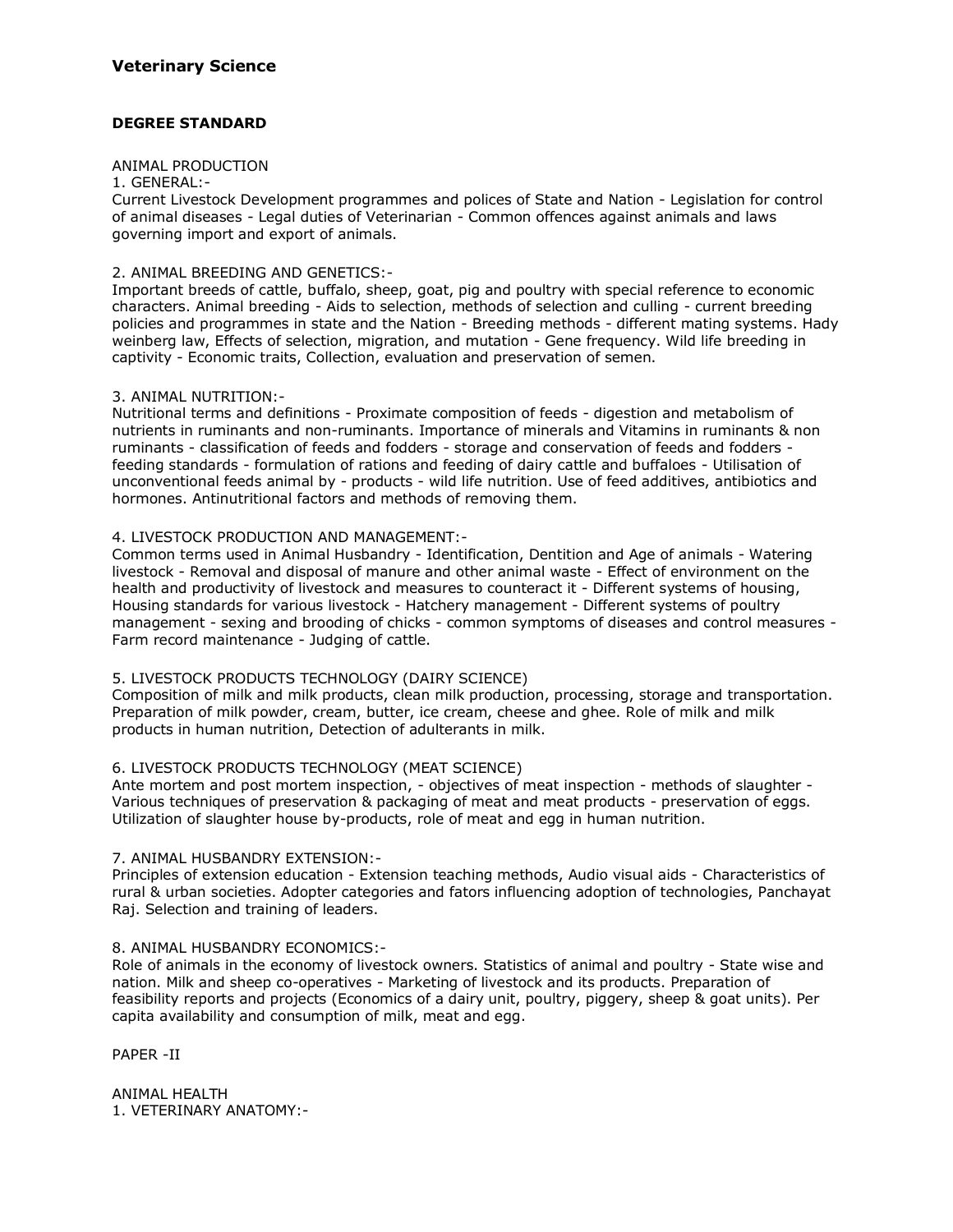# **Veterinary Science**

Gross study of bones, joints and muscles of skeleton. Gross study of heart and its conduction system. Gross study of organs of digestive, respiratory urinary and reproductive systems.

## 2. PHYSIOLOGY:-

Digestion, metabolism and absorption of carbohydrates, proteins and fats in simple stomach animals and ruminants - mechanism of respiration. General functions of blood (blood cells, plasma & serum) coagulation, blood groups in animals, cardiac cycle, Blood circulation, Blood pressure, renal function. Hormonal control of Lactogenesis.

#### 3. SURGERY & RADIOLOGY:-

General surgical principles. Asepsis and Antisepsis - sutures and suturing methods - Pre medication and Anaesthesia (Local Regional and General) - Common surgical affections and operative procedures (Wound, Fracture, and dislocation) - cosmetic surgical operations - Radiographic techniques - pre operative and post operative care of animals - Intensive care - physiotherapy - Diathermy - Surgical Emergencies.

#### 4. GYNAECOLOGY & OBSTETRICS:-

Role of hormones in various phases of reproduction in female & male - symptoms of estrus and estrous cycle - Embryo Transfer Technology - Fertility and infertility in female & male, diagnosis and treatment - pregnancy diagnosis - Diseases and accidents during gestation, Abortion - causes and treatment, Stages of parturition in domestic animals - Types of dystocia, handling, diagnosis and treatment, post partum diseases, and complications.

#### 5. PREVENTIVE MEDICINE & ZOONOSIS:-

Important diseases caused by bacteria, virus Haemoprotozoans and other parasites - Laboratory Diagnosis, prevention and control of common contagious diseases.

Classification of Zoonosis - mode of transmission of Zoonotic diseases - methods of prevention, control and eradication of important zoonotic diseases.

## 6. PATHOLOGY:-

General Pathology: Causes of diseases - Neoplasm - disturbances of cell metabolism and growth. Systemic Pathology: Cardio vascular, respiratory, digestive, genital, nervous and skin. Pathology of important diseases caused by bacteria, virus, fungi, helminths and protozoa.

Clinical Pathology: Examination of clinical materials, post mortem techniques, medico - legal implications - Collection and despatch of materials.

## 7. MICROBIOLOGY:-

Bacteriology & Mycology: Classification - isolation, identification and culturing of bacteria and fungi - Methods of transmission of infection - Sterilization and disinfection - Antibiogram. Virology: Classification, - cultivation, replication General characteristics of various families of RNA and DNA viruses.

Immunology: Type and grade of immunity - Various tests used to detect antibody level - Vaccines.

#### 8. PARASITOLOGY:-

Classification of parasites - General life cycle, pathogenesis, diagnosis and control of Cestodes, Nematodes, Trematodes and Protozoa in animals and birds.

## 9. CLINICAL MEDICINE & THERAPEUTICS:-

General and special clinical examinations, diagnostic equipments. Etiology, clinical symptoms, pathogenesis, diagnosis, treatment, prevention and control of metabolic diseases. Deficiency diseases - minerals and vitamins - Fluid therapy, intensive care.

## 10. PHARMACOLOGY & TOXICOLOGY:-

Drug action - Pharmacokinetics (absorption, distribution, biotransformation and excretion), Pharmacodynamics - local and general anaesthetics. Antibiotics and chemotheraphy - Toxicology.